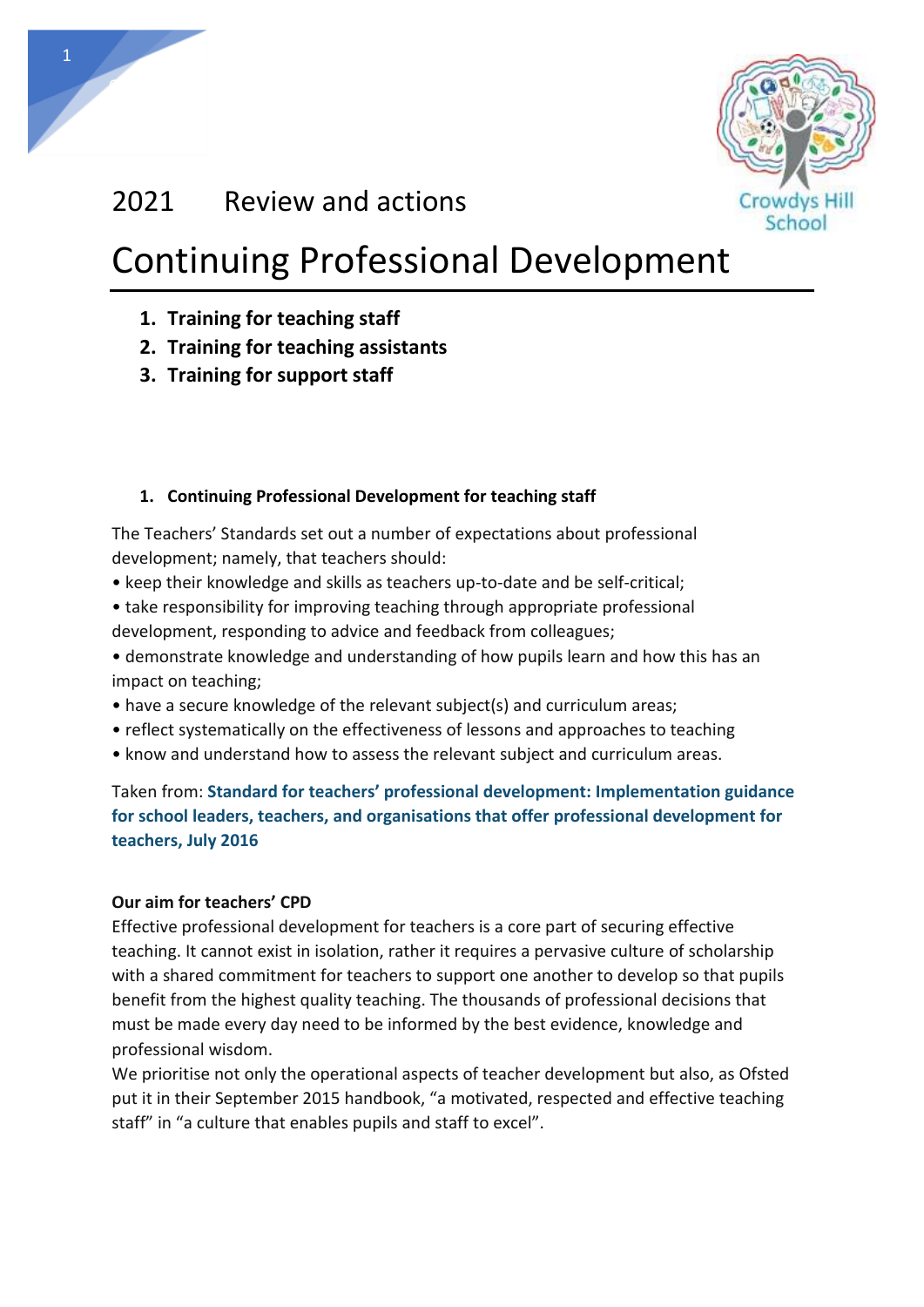#### **1 and 2. Training for teaching staff and teaching assistants**

While professional development can take many forms, the best available research shows that the most effective professional development practices share similar characteristics.

- Professional development should have a focus on improving and evaluating pupil outcomes
- Professional development should be underpinned by robust evidence and expertise
- Professional development should include collaboration and expert challenge
- Professional development programmes should be sustained over time
- And all this is underpinned by, and requires that professional development must be prioritised by school leadership.

### **1. And 2. Training and CPD for teaching staff and teaching assistants**

| Standard recommended for CPD                                                                                                                                                                                                                                                                                                                                                                                                                                                                                                                                                                                                                     | Intended outcomes and CPD offered                                                                                                                                                                                                                                                                                                                                                                                    |
|--------------------------------------------------------------------------------------------------------------------------------------------------------------------------------------------------------------------------------------------------------------------------------------------------------------------------------------------------------------------------------------------------------------------------------------------------------------------------------------------------------------------------------------------------------------------------------------------------------------------------------------------------|----------------------------------------------------------------------------------------------------------------------------------------------------------------------------------------------------------------------------------------------------------------------------------------------------------------------------------------------------------------------------------------------------------------------|
| Professional development is most effective when<br>activities have a clear purpose and link to pupil<br>outcomes. In particular, effective professional<br>development: has explicit relevance to participants.<br>This means the activities are designed around:<br>individual teachers' existing experience, knowledge<br>and needs; the context and day-to-day experiences of<br>teachers and their schools; and the desired outcomes<br>for pupils; ensures individual activities link logically to<br>the intended pupil outcomes; and involves ongoing<br>evaluation of how changes in practice are having an<br>impact on pupil outcomes. | To increase the quality of teaching and<br>learning within the school;<br>To increase the engagement of pupils in all<br>lessons;<br>To improve the effectiveness of assessment<br>and feedback;<br>To improve the progress rate of our pupils;<br>To ensure all pupils are safe, and develop their<br>well-being.                                                                                                   |
| Professional development is most effective when<br>informed by robust evidence, which can be from a<br>range of sources. In particular, effective professional<br>development:<br>• develops practice and theory together;<br>• links pedagogical knowledge with subject/ specialist<br>knowledge;<br>• draws on the evidence base, including high-quality<br>academic research, and robustly evaluated<br>approaches and teaching resources;                                                                                                                                                                                                    | We use Sutton Trust (EEF) website for latest<br>research on effective interventions, which we<br>then use for evening training sessions.<br>We use recommended websites, which use<br>evidence-based research to inform on the<br>latest relevant research findings, such as<br>NASEN/ AET/ MindEd/ IDP/ The Key. These<br>websites provide staff with online CPD<br>programmes to update their knowledge on<br>SEN. |

#### **How we link to CPD standards to our programmes and CPD activities:**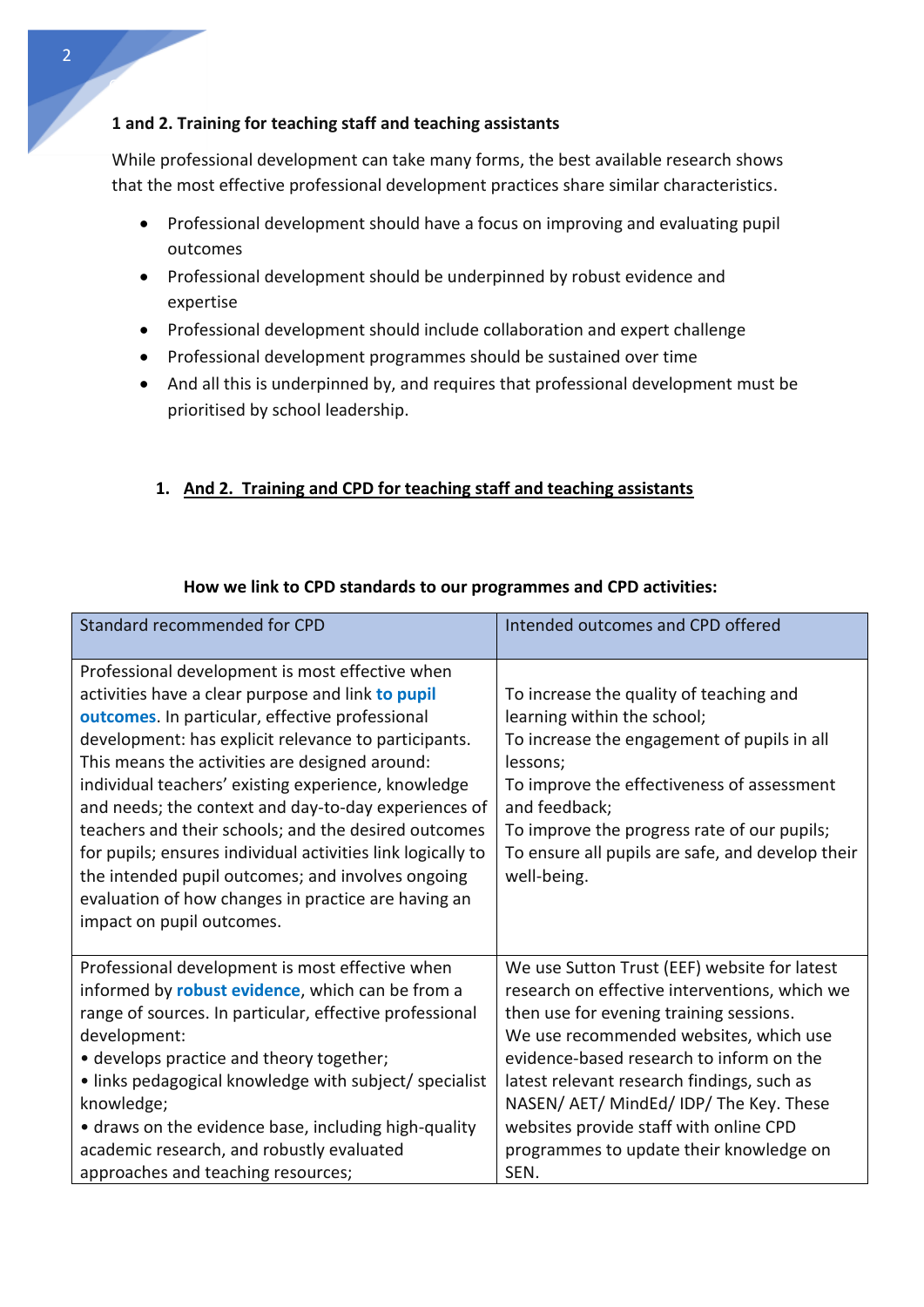| • is supported by those with expertise and knowledge<br>to help participants improve their understanding of<br>evidence; and,<br>· draws out and challenges teachers' beliefs and<br>expectations about teaching and how children learn.                                                                                                                                                                                                                                                                                                                                                                               | We use recommended SBC and NE Somerset,<br>CPD trainers for specific courses.<br>We use courses recommended by other<br>professionals for individualised courses.<br>Teaching staff may study on a post graduate<br>course, financially supported by the school.                                                                                                                                                                                                                                                                                                                                                                                                                                                                                                                                                                   |
|------------------------------------------------------------------------------------------------------------------------------------------------------------------------------------------------------------------------------------------------------------------------------------------------------------------------------------------------------------------------------------------------------------------------------------------------------------------------------------------------------------------------------------------------------------------------------------------------------------------------|------------------------------------------------------------------------------------------------------------------------------------------------------------------------------------------------------------------------------------------------------------------------------------------------------------------------------------------------------------------------------------------------------------------------------------------------------------------------------------------------------------------------------------------------------------------------------------------------------------------------------------------------------------------------------------------------------------------------------------------------------------------------------------------------------------------------------------|
| Professional development that aims to change<br>teachers' practice is most effective when it includes<br>collaborative activities with a focus on the intended<br>pupil outcomes. In particular, effective professional<br>development:<br>· builds-in peer support for problem solving;<br>· includes focussed discussion about practice and<br>supporting groups of pupils with similar needs;<br>• challenges existing practice, by raising expectations<br>and bringing in new perspectives; and,<br>• includes support from someone in a coaching<br>and/or mentoring role to provide modelling and<br>challenge. | We have 'shared practice' session, which<br>allow staff to share useful techniques, discuss<br>what works, and what doesn't in our<br>environment.<br>We promote peer observations, to encourage<br>teaching staff to share expertise and advice.<br>We encourage teaching staff to take part in<br>work scrutinises to assess the effectiveness of<br>feedback, and observe differing methods of<br>assessment and teaching.<br>We encourage staff to carry out a pupil pursuit<br>to look at the school day through the pupil,<br>and gain valuable knowledge of the variety of<br>teaching methods and learning styles.<br>All teaching staff attend evening CPD training,<br>which discuss updates and research in SEN<br>and pedagogy.<br>We offer mentors to new staff, to support<br>their transition into their new roles. |
| Professional development is most effective when<br>activities form part of a sustained programme,<br>typically for more than two terms. In particular,<br>effective professional development:<br>• is iterative, with activities creating a rhythm of<br>ongoing support and follow-up activities;<br>• may include complementary one-off activities as<br>part of a wider coherent package; and,<br>• includes opportunities for experimentation,<br>reflection, feedback and<br>evaluation.                                                                                                                          | We offer compulsory training for one hour per<br>week, throughout the school year.<br>We offer follow-up sessions, through online<br>links, to be completed by teaching staff should<br>they wish to further their learning.<br>There are the statutory five days devoted to<br>INSET through the school year, which are<br>tailored to the current needs of the school,<br>based on the SEF and development plan.<br>We ask staff to complete evaluations on<br>courses, and complete audits to assess SEN<br>knowledge and CPD needs.                                                                                                                                                                                                                                                                                            |
| Professional development is most effective when it is<br>led well as part of a wider culture of evidence-<br>informed reflection and discussion of teaching<br>practice. In particular, effective leadership of<br>professional development:<br>• is clear about how it improves pupil outcomes;<br>• complements a clear, ambitious curriculum and<br>vision for pupil success;<br>• involves leaders modelling & championing effective                                                                                                                                                                               | CPD is based on the school's SEF and<br>development plan.<br>CPD is based on the information gained from<br>the quality assurance processes in place.<br>CPD is encouraged during the performance<br>management cycle for teaching staff, and<br>action plans are used to inform SLT of<br>impending CPD needs.                                                                                                                                                                                                                                                                                                                                                                                                                                                                                                                    |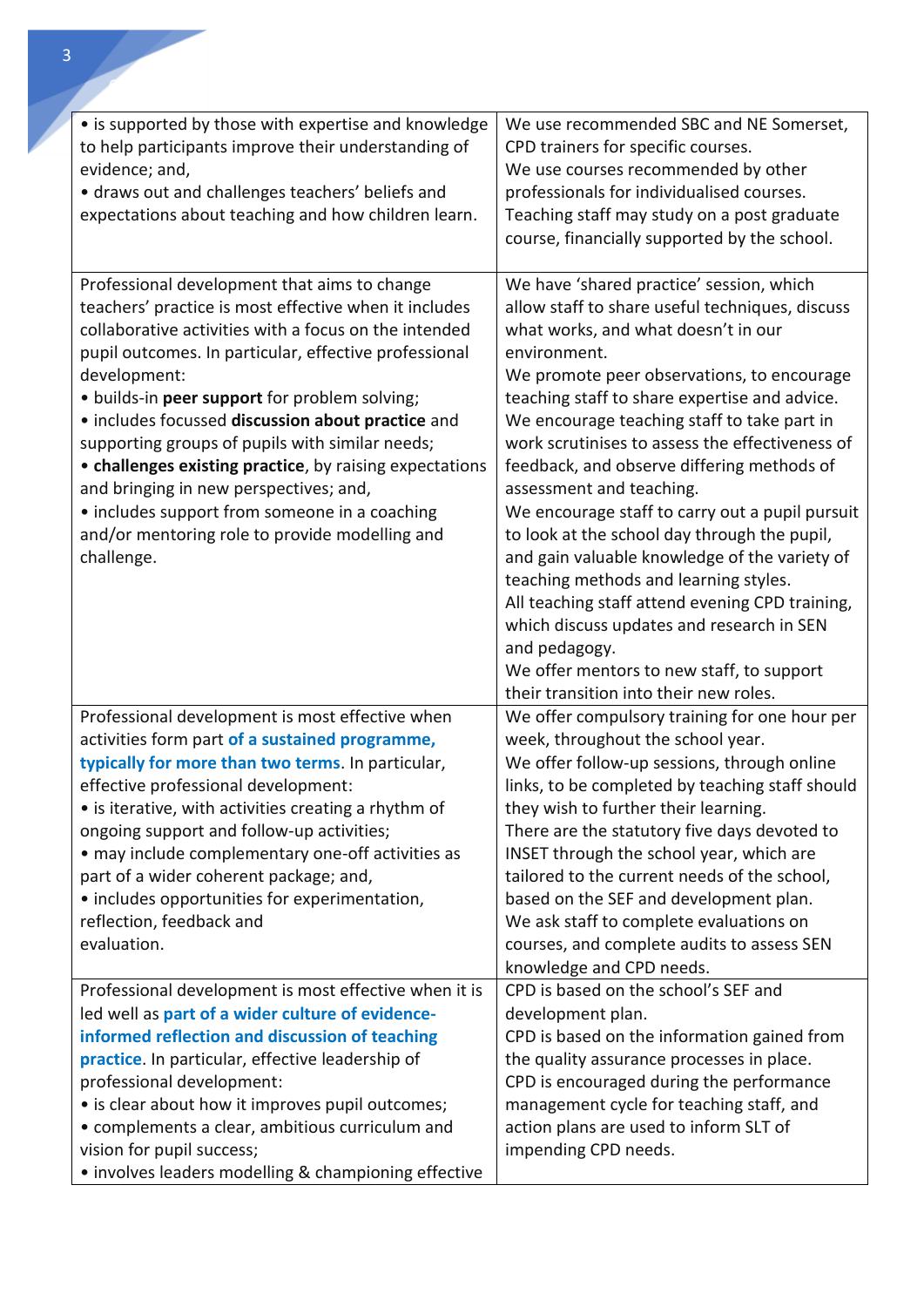| professional development as an expectation for all; | Staff are encouraged to research relevant      |
|-----------------------------------------------------|------------------------------------------------|
| • ensures that sufficient time and resource is      | courses to further their subject knowledge.    |
| available;                                          | School ensures that all staff have relevant    |
| • balances school, subject and individual teachers' | training based on the changing needs analysis. |
| priorities; and,                                    | School ensure that new staff are trained in    |
| • develops genuine professional trust               | SEN.                                           |
|                                                     |                                                |

## **Staff training for last year**

We have staff trained to train in: Signalong/ Manual handling/ First Aid/ Cygnet/ AET

## **INSET or whole school courses**

| <b>Course theme</b>          | <b>Teachers</b> | <b>TAs</b> |
|------------------------------|-----------------|------------|
| <b>Thrive</b>                |                 |            |
| <b>Safeguarding</b>          |                 |            |
| <b>Phonics (basic)</b>       |                 |            |
| <b>ELKLAN</b>                |                 |            |
| <b>Intensive Interaction</b> |                 |            |
| <b>Manual handling</b>       |                 |            |
| <b>ASC</b> (new staff)       | ✓               |            |
| <b>AET all staff</b>         |                 |            |
| <b>THRIVE approach</b>       |                 |            |
| Literacy                     |                 |            |
| <b>First aid</b>             |                 |            |
| <b>cPOMS</b>                 |                 |            |
| <b>Signalong</b>             |                 |            |
| <b>Evidence for learning</b> |                 |            |
| <b>Attention autism</b>      |                 |            |
| Safer systems                |                 |            |

## **Other courses attended:**

| Duke of Edinburgh               | <b>NPQH</b>  | <b>Outstanding teacher programme</b> |
|---------------------------------|--------------|--------------------------------------|
| Mini bus driver                 | <b>ASDAN</b> | <b>Acquired brain injury</b>         |
| Child protection level 2/3      |              | <b>SWALSS leadership</b>             |
| <b>Masters level leadership</b> |              | <b>Downs Syndrome strategies</b>     |

**CPD** 

CC.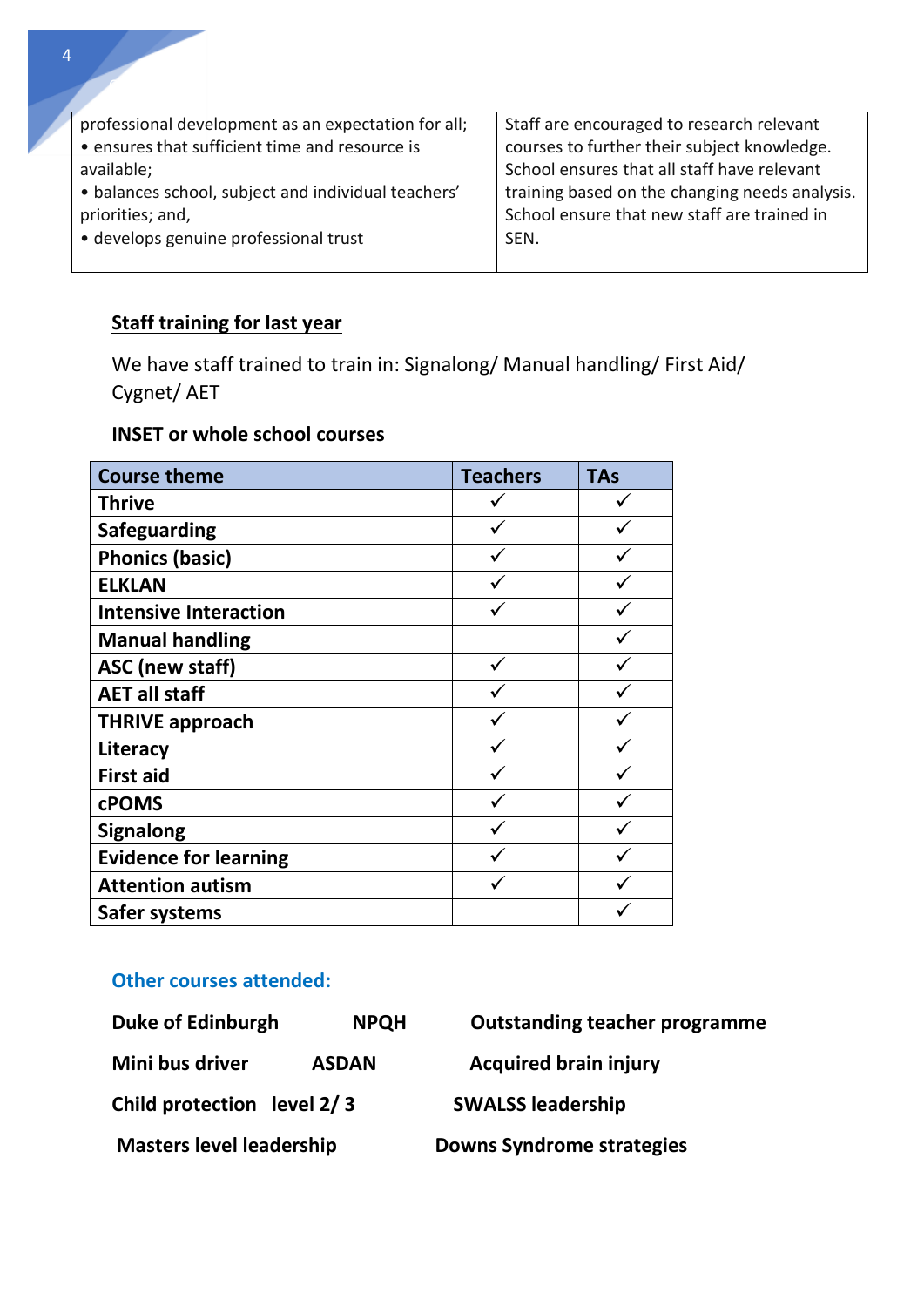## **OFSTED deep dive/ reading/ sixth form**

## **Support staff training**

#### **Training for support staff**

We have support staff carrying out many different roles. These include:

- Counsellor
- Speech and language therapists
- Specialist teaching assistants
- Administration
- Caretaking and site management
- Kitchen staff

The following courses have been completed by support staff last year:

| <b>Staff roles</b>   | Course/training                                 |  |
|----------------------|-------------------------------------------------|--|
| All support staff    | Safeguarding updates                            |  |
|                      | School ethos and principles                     |  |
|                      | School policies and procedures relevant to role |  |
| Counsellor           | Intensive interaction                           |  |
| Speech and language  | <b>MSc-SALT</b>                                 |  |
| therapists           | <b>Stammering fluency</b>                       |  |
|                      | Intensive interaction                           |  |
|                      | <b>AET</b>                                      |  |
| Speech therapists    | Intensive interactions                          |  |
|                      | <b>AET</b>                                      |  |
|                      | Word aware                                      |  |
|                      | <b>PECS</b>                                     |  |
| Literacy lead        | Various extra safeguarding                      |  |
|                      | Mental health                                   |  |
|                      | Autism                                          |  |
|                      | <b>AET</b>                                      |  |
|                      | Intensive interactions                          |  |
|                      | <b>ACEs</b>                                     |  |
| <b>ELSA TAS</b>      | Intensive interaction                           |  |
|                      | <b>AET</b>                                      |  |
| Admin staff          | <b>Various SG</b>                               |  |
|                      | <b>GDPR</b>                                     |  |
|                      | Equality                                        |  |
|                      | Safer recruitment                               |  |
| Admin staff          | <b>Clerk to Governors</b>                       |  |
| Site manager- HR and | <b>Back to business</b>                         |  |
| finance              | Mental health first aider                       |  |
|                      | Data protection                                 |  |
| Caretaking staff     |                                                 |  |
|                      |                                                 |  |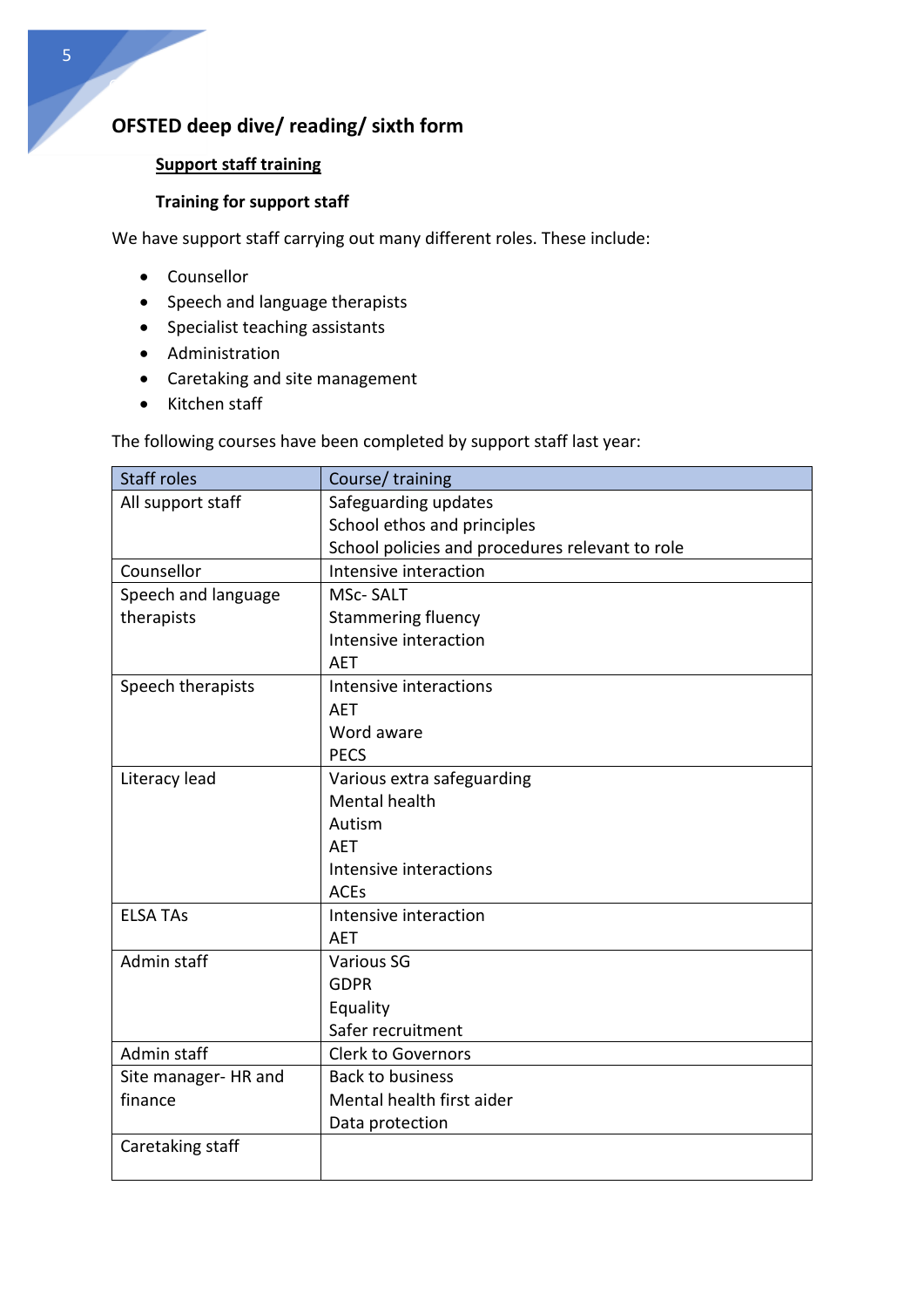| IT Manager | <b>GDPR</b>         |
|------------|---------------------|
|            | Data protection     |
|            | Extra safeguarding  |
|            | Fire safety         |
|            | Moving and handling |

## **Continuing Professional Development of staff at Crowdys Hill school**

## **2021 onwards**

| <b>Areas to consider</b>                                                                                                                    | <b>Targeted CPD to address</b><br>these changes                                                                                                  | <b>Predicted impact on pupil outcomes;</b><br>teaching and learning; behaviour of<br>pupils                                                                                                                                                                                  |
|---------------------------------------------------------------------------------------------------------------------------------------------|--------------------------------------------------------------------------------------------------------------------------------------------------|------------------------------------------------------------------------------------------------------------------------------------------------------------------------------------------------------------------------------------------------------------------------------|
| Primary- need to ensure<br>all staff proficient in use of<br><b>PECs and Signalong</b><br><b>Linked to SDP</b>                              | <b>PECS training</b><br>Signalong training<br>Phonics training<br>SALT training and use of<br>strategies                                         | Pupils on track to achieve end of year<br>outcomes, academically and socially.<br>Teachers and teaching assistants will<br>use phonics, SALT strategies, Signalong<br>and PECS effectively. Evidenced<br>through QA processes.                                               |
| All phases- develop staff<br>proficiency in Signalong<br><b>Linked to SDP</b>                                                               | Signalong training                                                                                                                               | Used to emphasise strategies and<br>comprehension in the classroom.<br>Pupils to develop their understanding<br>of Signalong commonly used signs.                                                                                                                            |
| All areas- new staff<br>recruitment for<br>September                                                                                        | Specific training in: induction;<br>safeguarding; manual<br>handling; safer systems;<br>intimate care; first aid;<br>medical care; and basic SEN | All staff will be trained and aware of<br>the needs of our pupils.<br>Pupils will be able to access expert<br>support in lessons.<br>Pupils will be able to access all areas of<br>the curriculum due to experienced or<br>trained staff.<br>Evidenced through QA processes. |
| TLR2 phase leads new to<br>leadership role.                                                                                                 | Continued support from<br>leadership team, to ensure<br>deadlines are met;<br>Training for leadership roles.                                     | Successful leadership of their areas.<br>Evidenced through staff retention;<br>pupil attendance; pupil achievement;<br>stakeholders' feedback.<br>Evidenced through: reports to on<br>teaching and learning/ data analysis/<br>attendance analysis.                          |
| Phonics audit of staff<br>abilities, has highlighted<br>the need for more phonics<br>training across key stages<br>$3-5.$<br>Linked to SDP. | Phonics training to continue<br>for all staff.<br>Primary lead to audit and<br>organises reading strategies<br>and phonics training needs.       | Pupils will show an increase, above<br>expected from last year, in reading<br>ages.<br>Pupils will show increased confidence<br>in reading skills.                                                                                                                           |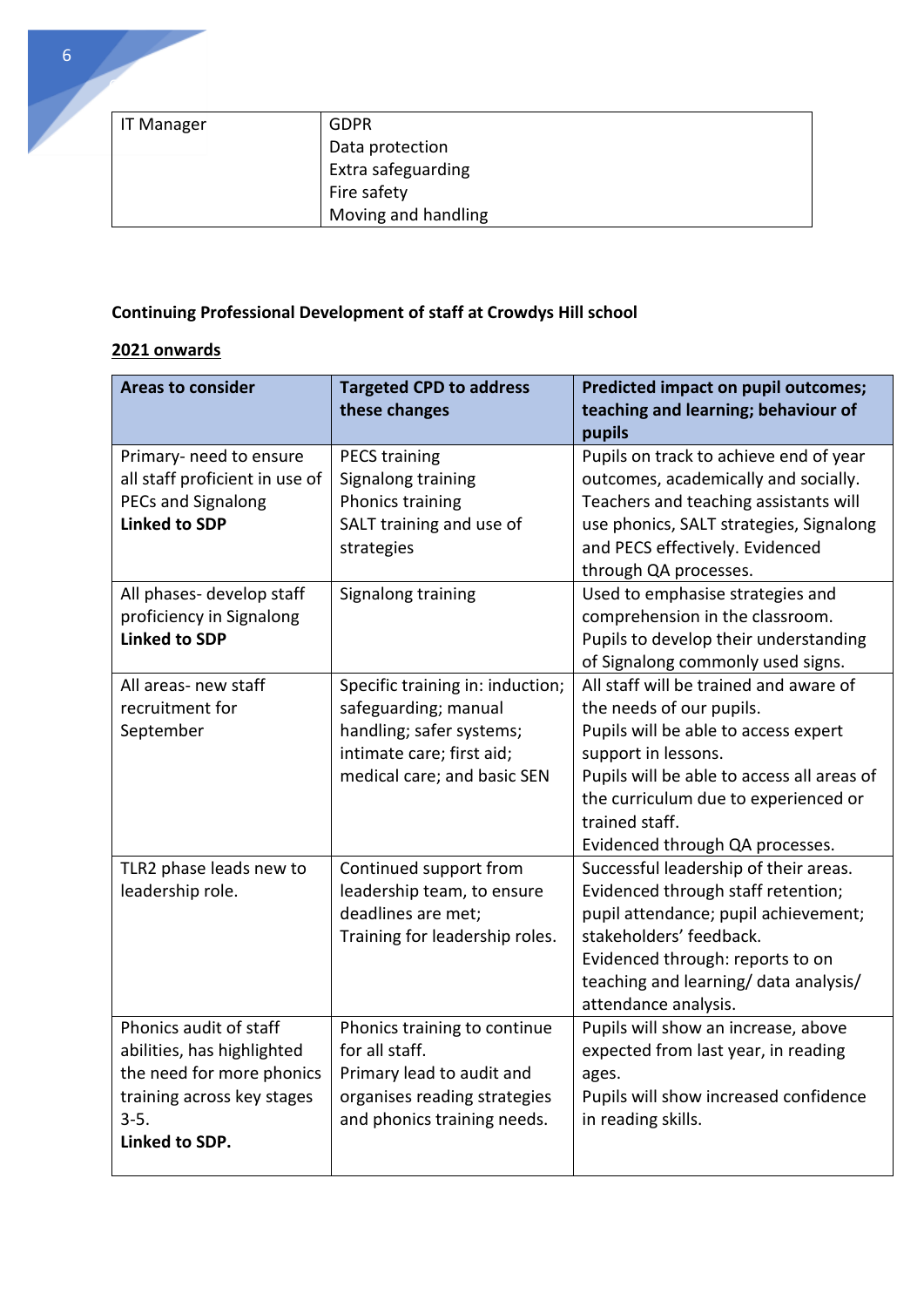|                                        |                                           | Pupils will increase, in line with (or                                 |
|----------------------------------------|-------------------------------------------|------------------------------------------------------------------------|
|                                        |                                           | above) the school's predicted progress<br>rates, in English.           |
| <b>Areas to consider</b>               | <b>Targeted CPD to address</b>            | <b>Predicted impact on pupil outcomes;</b>                             |
|                                        | these changes                             | teaching and learning; behaviour of                                    |
|                                        |                                           | pupils                                                                 |
| Increased numbers of                   | SEMH training for all staff, for          | Disadvantaged pupils will achieve                                      |
| SEMH and disadvantaged                 | ELSA leads.                               | academically as predicted; there will be                               |
| (ACES) pupils                          | Counsellor training.                      | no significant gap between pupil                                       |
|                                        | Staff training in barriers to             | premium and non-pp; or FSM.                                            |
| Linked to SDP.                         | learning, ACES.<br>Behaviour training for | Qualitatively- positive outcomes for<br>pupil resilience.              |
|                                        | specified staff, in the form              | Increased evidence of pupils' well-being                               |
|                                        | Maybo de-escalation                       | growth.                                                                |
|                                        | techniques.                               |                                                                        |
|                                        | Thrive training for all staff.            |                                                                        |
| Development of the topic               | Visits from school                        | Ensure a broad and balanced                                            |
| curriculum.                            | improvement partner to                    | curriculum, based on the EHCP                                          |
|                                        | moderate and develop topics               | outcomes for individuals.                                              |
| Linked to SDP.                         | curriculum.                               | Develop targeted subject outcomes for                                  |
|                                        |                                           | individuals linked to EHCPs and school                                 |
|                                        |                                           | curriculum aims.                                                       |
| Further development of                 | Continued moderation                      | Monitor coverage of humanities.<br>Increased percentage of outstanding |
| teaching and learning to               | training sessions for teaching            | lessons observed in key stage 3-5.                                     |
| show progress over time                | staff.                                    | Improved findings of focused standards                                 |
| in pupils' work.                       | Continued offer of training in            | evidenced through QA processes.                                        |
| Consolidation of                       | coaching.                                 | Continued outstanding practices seen                                   |
| assessment for learning to             | Training in questioning                   | in primary.                                                            |
| be established in teaching.            | techniques.                               | QA for work scrutinise to show good or                                 |
| Linked to SDP.                         | Continued after school                    | above progress for pupils, over time,                                  |
|                                        | training for staff.                       | from starting points.                                                  |
|                                        | External reviewers to assess              |                                                                        |
|                                        | progress.                                 |                                                                        |
| Development of                         | Training for speech and                   | Increased confidence from staff in use                                 |
| communication strategies               | language lead.                            | of strategies.                                                         |
| to move school towards                 | Training from SALT lead in                | Increase in pupil outcomes linked to                                   |
| maintaining a                          | ELKAN; Signalong; specific                | social and communication outcomes in                                   |
| communication specialist               | strategies to use in the                  | EHCPs.                                                                 |
| school.                                | classroom.                                | Increased confidence in pupils'                                        |
| Linked to SDP.<br>Ensure teachers have |                                           | communication.                                                         |
| subject specialist                     | Training opportunities for<br>specialism. | Pupil outcomes increase, and are set at<br>challenging targets.        |
| knowledge where they are               | Sharing good practice.                    | Staff confidence is high, in their                                     |
| teaching a new subject.                | Linking to mentors.                       | pedagogical skills, leading to improved                                |
| Linked to SDP.                         |                                           | academic outcomes.                                                     |